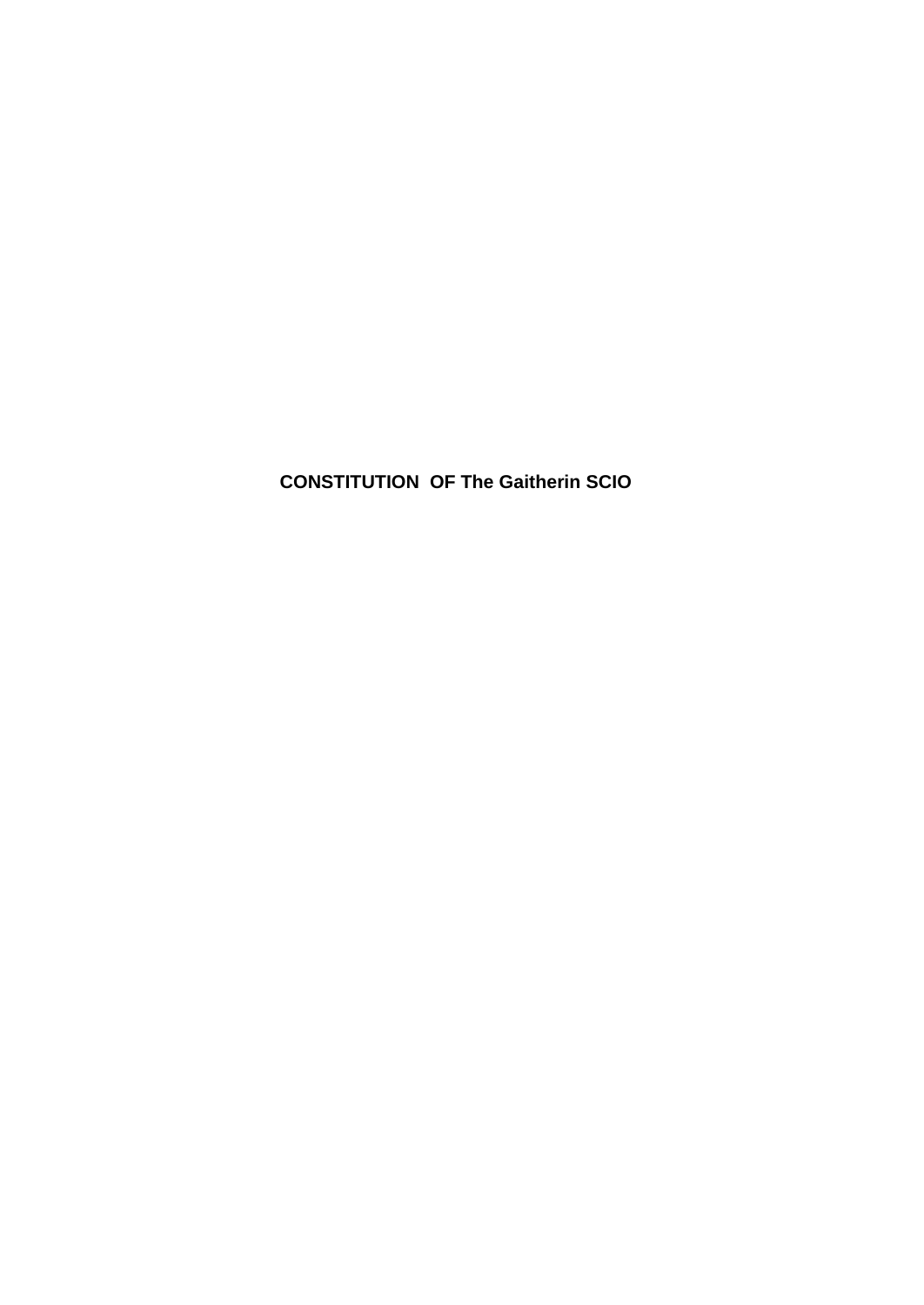# Decision Making - Single Tier SCIO

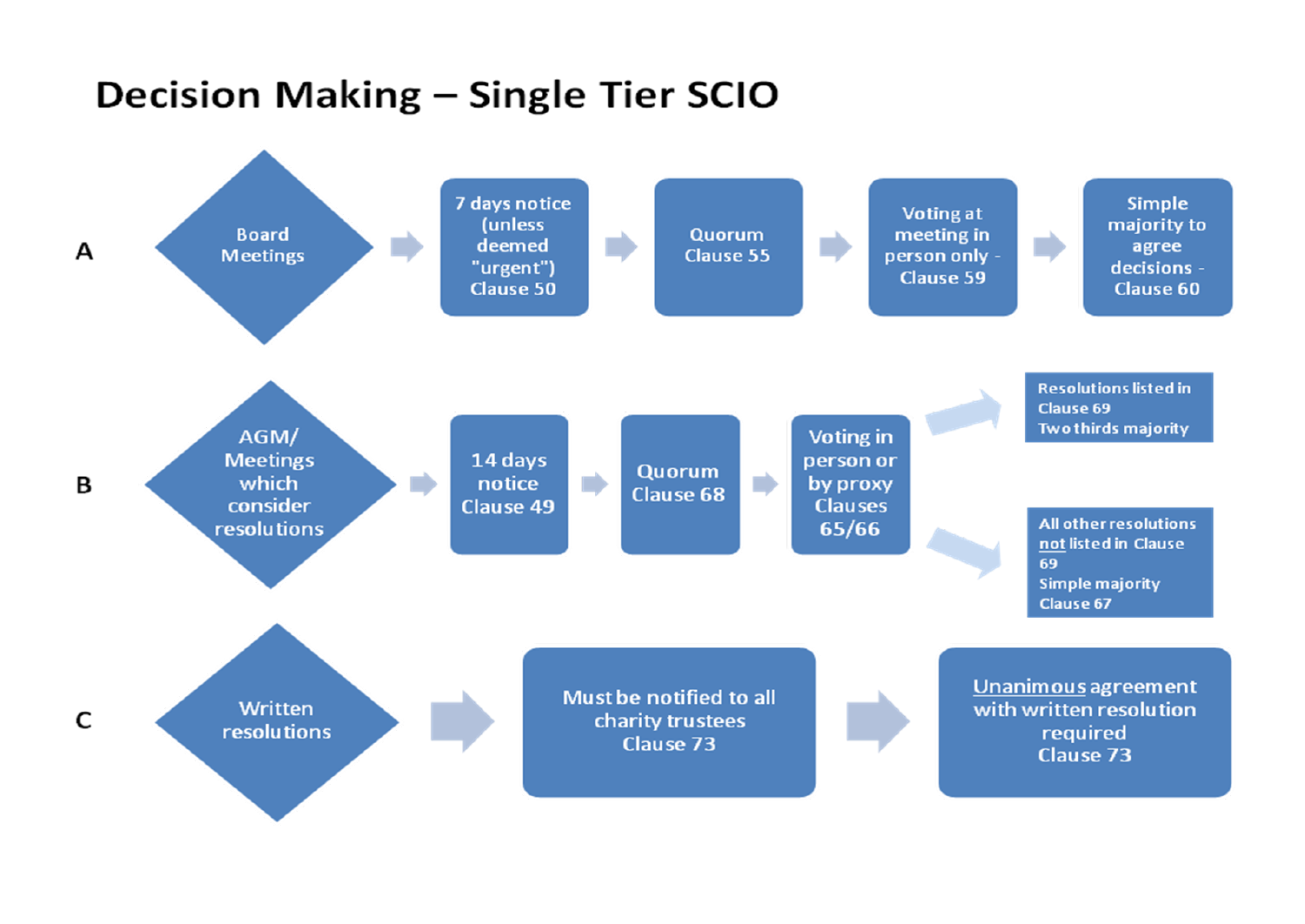# **GENERAL**

# **Type of organisation**

1 The organisation will, upon registration, be a Scottish Charitable Incorporated Organisation (SCIO).

## **Scottish principal office**

2 The principal office of the organisation will be in Scotland (and must remain in Scotland).

### **Name**

3 The name of the organisation is The Gaitherin.

# **Purposes, Area of Benefit & Beneficiaries**

- 4 The organisation is established for charitable purposes only, and in particular, the objects are:
	- 4.1 to *advance Education*
	- 4.2 to *advance the Arts, Heritage and Culture*

By:-

Enabling empowered learning and personal development in young people of all backgrounds and abilities in rural North East Scotland, through shared artistic and musical expression of their culture.

Promoting interest and participation in the music, language and culture of the region.

- 5 The area within which the organisation shall operate (in this constitution referred to as the 'Area of Benefit') shall be *rural North East Scotland.*
- 6 The organisation shall promote (but not promote exclusively) its activities and delivery operations to people within the 'Area of Benefit' who are *young people resident in rural North East Scotland.*. These people will be the organisation's beneficiaries.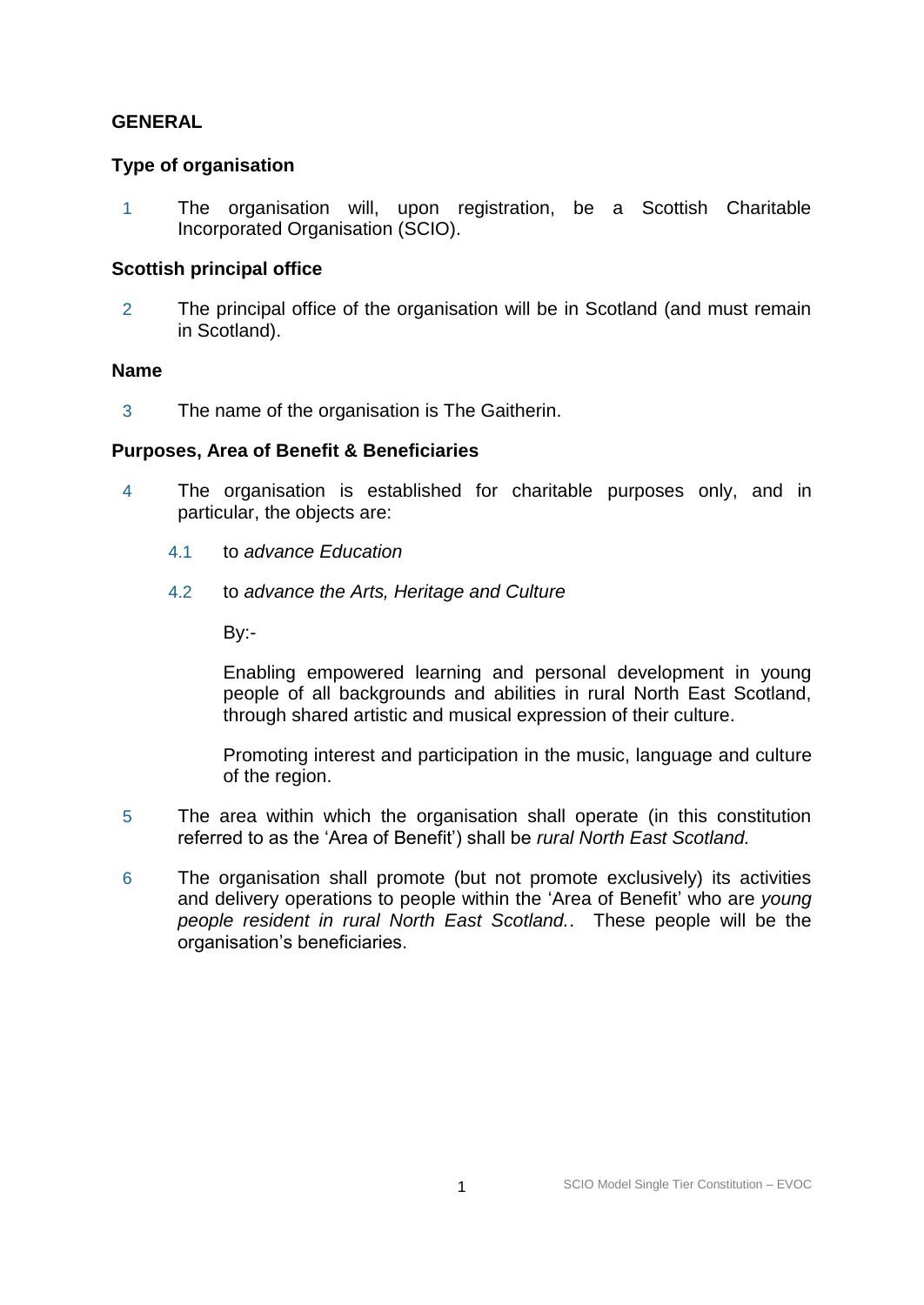# **Powers**

- 7 The organisation has power to do anything which is calculated to further its purposes or is conducive or incidental to doing so, as stated in Section 50 (5) of the Charities and Trustee Investment (Scotland) Act 2005.
- 8 No part of the income or property of the organisation may be paid or transferred (directly or indirectly) to the members/Charity Trustees - either in the course of the organisation's existence or on dissolution - except where this is done in direct furtherance of the organisation's charitable purposes.

### **General structure**

9 The structure of the organisation consists of the CHARITY TRUSTEES who are also the organisation's only members and comprise the organisation's BOARD.

## **Liability of Charity Trustees (members)**

- 10 The Charity Trustees (the only members) of the organisation have no liability to pay any sums to help to meet the debts (or other liabilities) of the organisation if it is wound up; accordingly, if the organisation is unable to meet its debts, the Charity Trustees will not be held responsible.
- 11 The Charity Trustees have certain legal duties under the Charities and Trustee Investment (Scotland) Act 2005; and clause 9 does not exclude (or limit) any personal liabilities they might incur if they are in breach of those duties or in breach of other legal obligations or duties that apply to them personally.

# **BOARD**

# **Qualifications for Charity Trusteeship**

- 12 Charity Trusteeship is open to;
	- 12.1 any person aged 16 or over; and/or
	- 12.2 any individual who has been nominated for membership by an unincorporated organisation; and/or
	- 12.3 any corporate body,

who subscribes to the purposes of the organisation and wishes to see them fulfilled.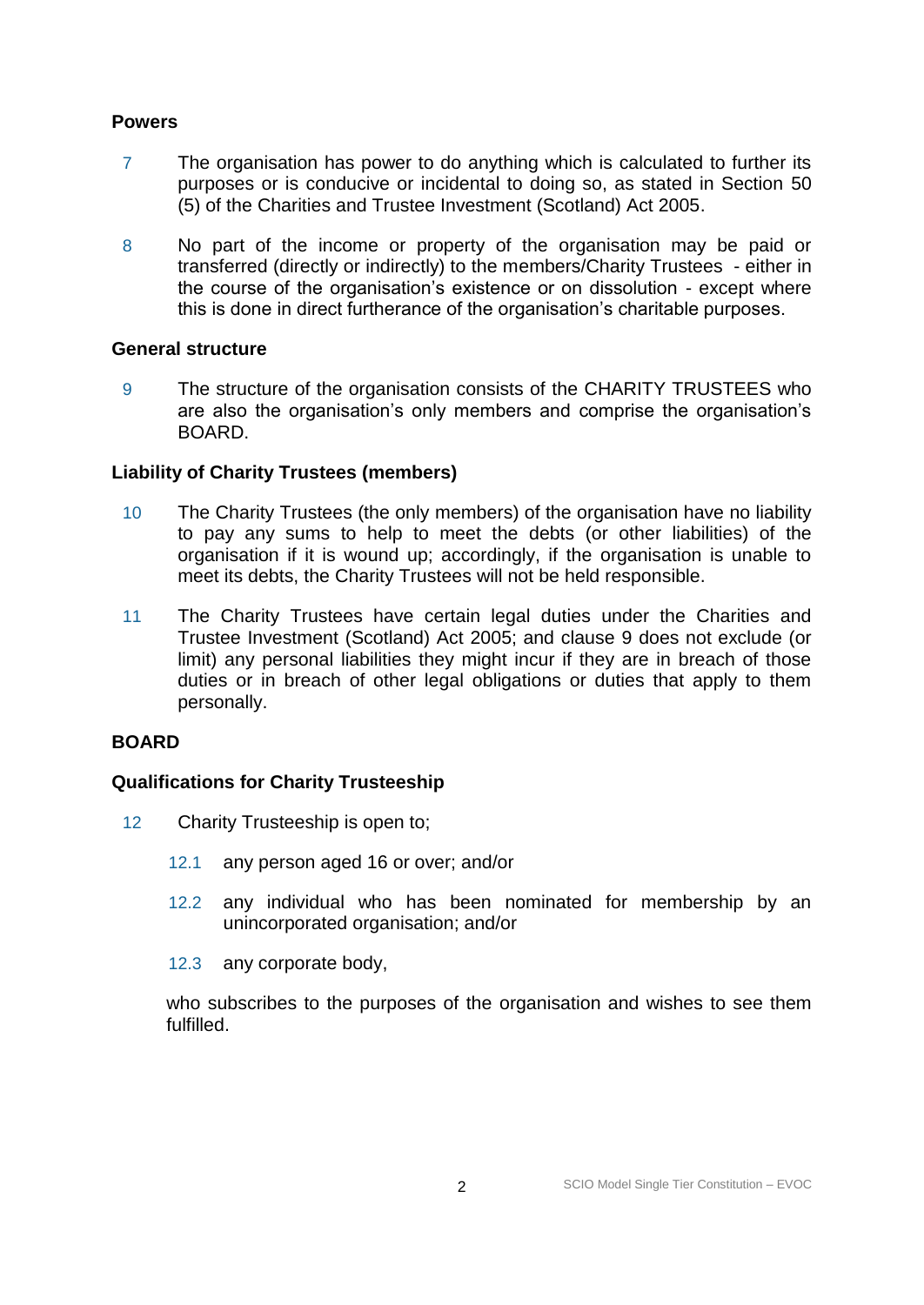# **Application for Charity Trusteeship**

- 13 Any person, nominated individual or body who/which wishes to become a Charity Trustee must sign a written application for Charity Trusteeship; and for a corporate body, that application must be signed by an appropriately authorised officer of that body who will remain as the representative of that corporate body until such time as the corporate body informs the Board otherwise.
- 14 The application will then be considered by the Board at its next Board meeting.
- 15 The Board may, at its discretion, refuse to admit any person, nominated individual or corporate body, or veto the proposed authorised officer acting as a representative of a corporate body, to Charity Trusteeship.
- 16 The Board must notify each applicant promptly (in writing, which includes by e-mail) of its decision on whether or not to admit him/her/it to Charity Trusteeship.

# **Subscription to the SCIO**

17 No subscription will be payable.

# **Number of Charity Trustees**

- 18 The maximum number of Charity Trustees is 12 [Twelve].
- 19 The minimum number of Charity Trustees is 3 [Three].

# **Eligibility**

- 20 A person will not be eligible for election or appointment to the Board if he/she: -
	- 20.1 is disqualified from being a charity trustee under the Charities and Trustee Investment (Scotland) Act 2005; or
	- 20.2 has entered into a full time or part time employment contract with the organisation, with the exception of employment as described in clauses 42 and 43.

# **Initial Charity Trustees**

21 The individuals who signed the Charity Trustee declaration forms which accompanied the application for incorporation of the organisation shall be deemed to have been appointed as Charity Trustees with effect from the date of incorporation of the organisation and its entry on the Scottish Charity Register.

# **Annual General Meeting**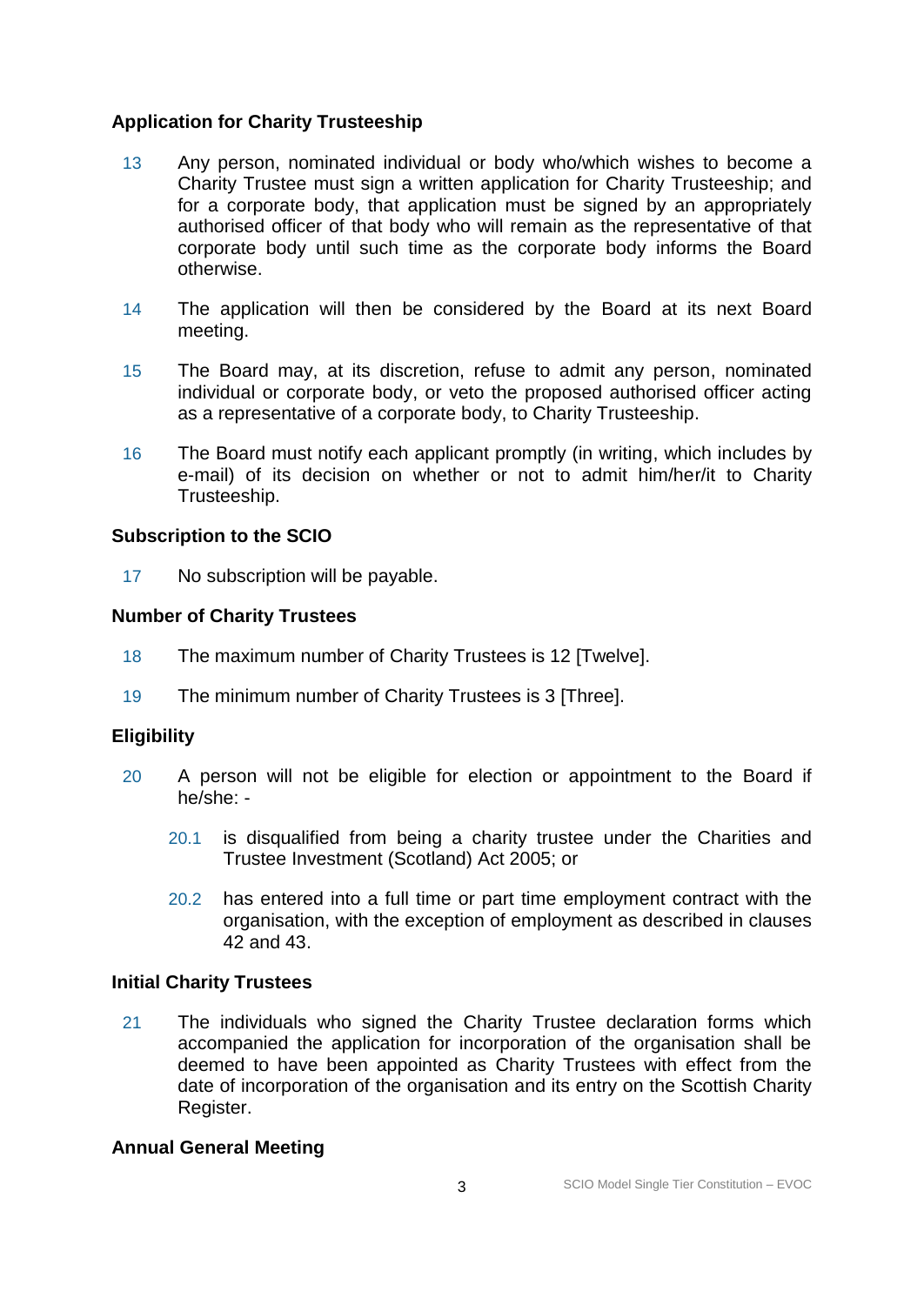- 22 The Board must arrange a meeting of the Charity Trustees (an annual general meeting or "AGM") in each calendar year, reporting on the immediately preceding financial year of the organisation.
- 23 The gap between one AGM and the next must not be longer than 15 months.
- 24 Notwithstanding clause 22, an AGM does not need to be held during the calendar year in which the organisation is formed; but the first AGM must still be held within 15 months of the date on which the organisation is incorporated and entered on the Scottish charity Register.
- 25 The business of each AGM must include:-
	- 25.1 a report by the Convenor on the activities of the organisation;
	- 25.2 consideration of the annual statement of account of the organisation, as prepared under Section 44 of the Charities and Trustee Investment (Scotland) Act 2005;
	- 25.3 the election/re-election of Charity Trustees, as referred to in clauses 26 and 27.

## **Election, retiral, re-election**

- 26 At each AGM, all of the charity trustees must retire from office but may then be re-elected under clause 27.
- 27 A charity trustee retiring at an AGM will be deemed to have been re-elected unless: -
	- 27.1 he/she/it advises the Board prior to the conclusion of the AGM that he/she/it does not wish to be re-appointed as a charity trustee; or
	- 27.2 an election process was held at the AGM and he/she/it was not among those elected/re-elected through that process; or
	- 27.3 a resolution under sub-clauses 28.5, 28.6, 28.7, 28.8 was put to the AGM and was carried.

# **Termination of office**

- 28 A Charity Trustee will automatically cease to hold office if:
	- 28.1 he/she becomes disqualified from being a charity trustee under the Charities and Trustee Investment (Scotland) Act 2005; or
	- 28.2 he/she becomes incapable for medical reasons of carrying out his/her duties as a charity trustee - but only if that has continued (or is expected to continue) for a period of more than six months; or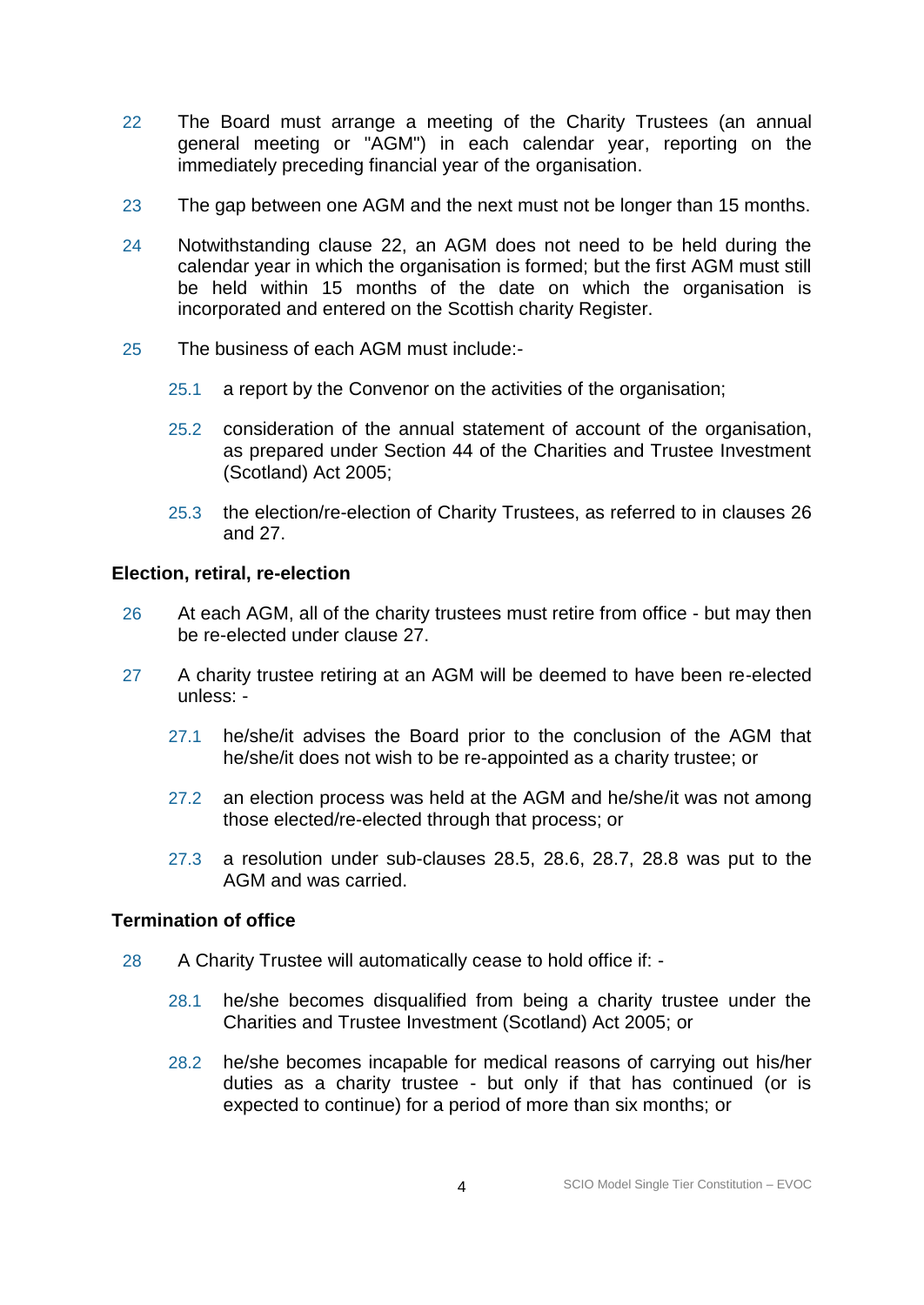- 28.3 he/she enters into a full time or part time employment contract with the organisation, with the exception of employment as described in clauses 42 and 43; or
- 28.4 he/she/it gives the organisation a notice of resignation, signed by him/her/its authorised representative; or
- 28.5 he/she/it is absent (without good reason, in the opinion of the Board) from more than three consecutive meetings of the Board - but only if the Board resolves to remove him/her/it from office; or
- 28.6 he/she/it is removed from office by resolution of the Board on the grounds that he/she/it is considered to have committed a material breach of the code of conduct for Charity Trustees (as referred to in clauses 46 and 47); or
- 28.7 he/she/it is removed from office by resolution of the board on the grounds that he/she/it is considered to have been in serious or persistent breach of his/her/its duties under section 66(1) or (2) of the Charities and Trustee Investment (Scotland) Act 2005; or
- 28.8 he/she/it is removed from office for any other reason by resolution of the Board.
- 29 A resolution under sub-clauses 28.5, 28.6, 28.7, 28.8 shall be valid only if:
	- 29.1 the Charity Trustee who is the subject of the resolution is given 14 days written notice of the grounds upon which the resolution for his/her/its removal is to be proposed;
	- 29.2 the Charity Trustee concerned is given the opportunity to address the meeting at which the resolution is proposed, prior to the resolution being put to the vote; and
	- 29.3 at least two thirds (to the nearest round number) of the Charity Trustees vote in favour of the resolution as set out in clause 69.

### **Register of Charity Trustees**

- 30 The Board must keep a register of Charity Trustees, setting out
	- 30.1 for each current Charity Trustee:
		- 30.1.1 his/her/its full name and address; and
		- 30.1.2 the date on which he/she/it was appointed as a Charity Trustee; and
		- 30.1.3 any office held by him/her/it in the organisation; and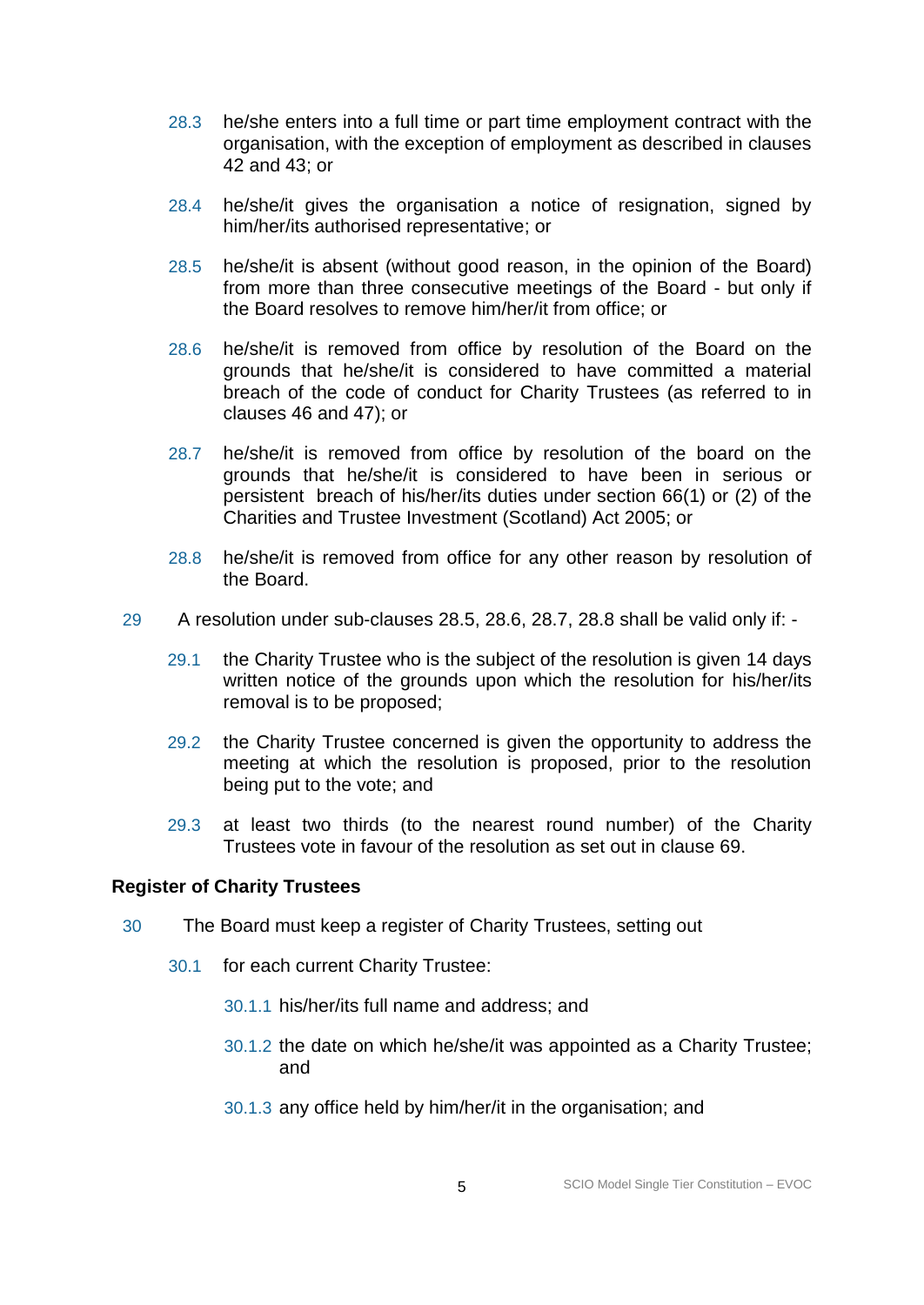30.2 for each former Charity Trustee - for at least 6 years from the date on which he/she/it ceased to be a Charity Trustee:

30.2.1 the name of the Charity Trustee; and

30.2.2 any office held by him/her/it in the organisation; and

30.2.3 the date on which he/she/it ceased to be a Charity Trustee.

- 31 The Board must ensure that the register of Charity Trustees is updated within 28 days of any change:
	- 31.1 which arises from a resolution of the Board; or
	- 31.2 which is notified to the organisation.
- 32 If any person requests a copy of the register of charity trustees, the Board must ensure that a copy is supplied to him/her within 28 days, providing the request is reasonable; if the request is made by a person who is not a Charity Trustee of the organisation, the board may provide a copy which has the addresses blanked out - if the SCIO is satisfied that including that information is likely to jeopardise the safety or security of any person or premises.

## **Office-bearers**

- 33 The Charity Trustees must elect (from among themselves) a Convenor, a Treasurer and a Secretary.
- 34 In addition to the office-bearers required under clause 33, the Charity Trustees may elect (from among themselves) further office-bearers if they consider that appropriate.
- 35 All of the office-bearers will cease to hold office at the conclusion of each AGM, but may then be re-elected at the first Board meeting after the AGM, under clause 33 and 34.
- 36 A person/nominated individual/corporate body elected to any office will automatically cease to hold that office: -
	- 36.1 if he/she/it ceases to be a charity trustee; *and/or*
	- 36.2 if he/she/it gives to the organisation a notice of resignation from that office, signed by him/her/its authorised officer.

# **Powers of Board**

37 Except where this constitution states otherwise, the organisation (and its assets and operations) will be managed by the Board; and the Board may exercise all the powers of the organisation.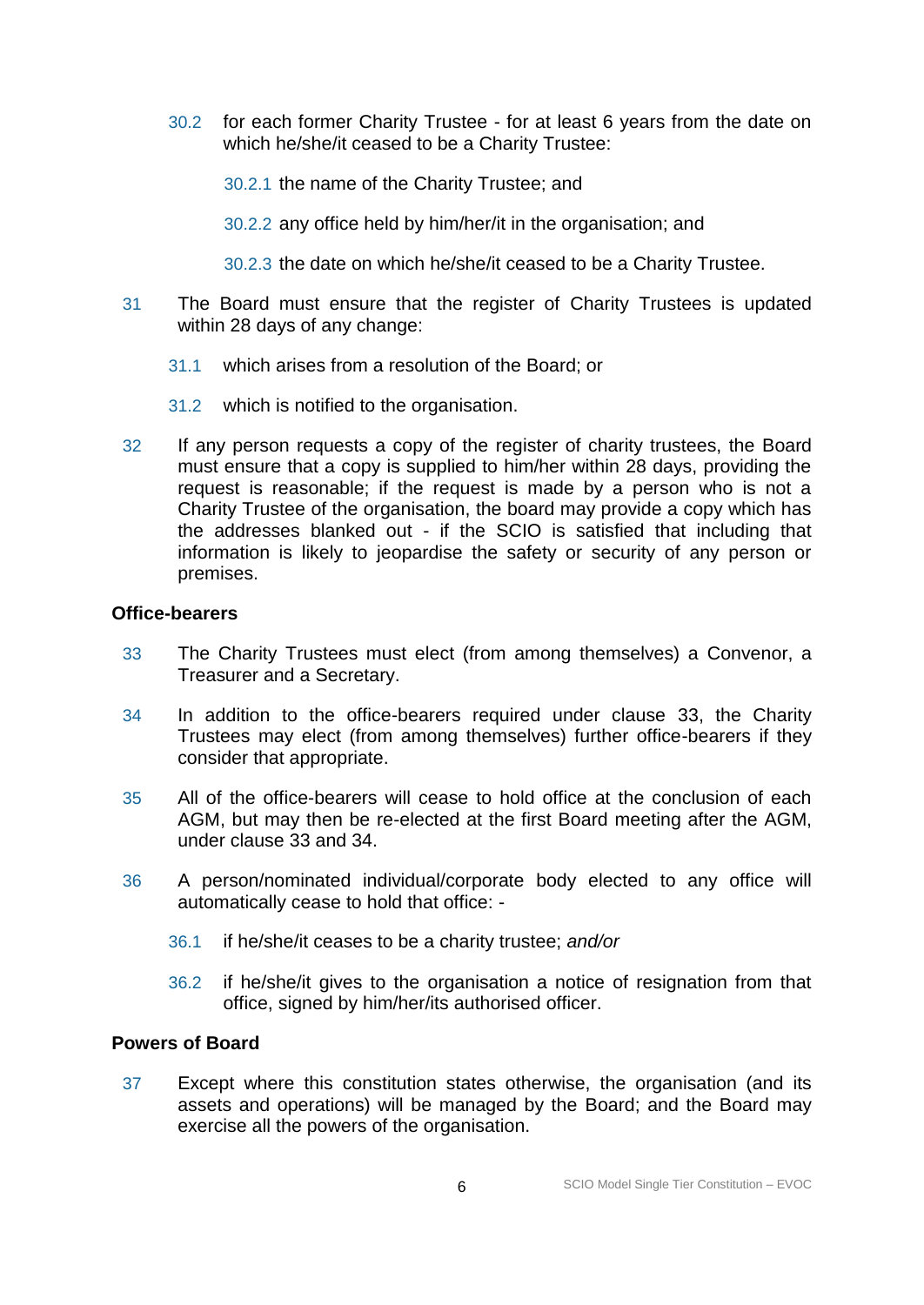38 A meeting of the Board at which the appropriate quorum (as set out in clauses 55 and 68) is present may exercise all powers exercisable by the Board.

### **Charity Trustees - general duties & remuneration**

- 39 Each of the Charity Trustees has a duty, in exercising their functions as a Charity Trustee, to act in the interests of the organisation; and, in particular, must:-
	- 39.1 seek, in good faith, to ensure that the organisation acts in a manner which is in accordance with its purposes; and
	- 39.2 act with the care and diligence which it is reasonable to expect of a person who is managing the affairs of another person; and
	- 39.3 in circumstances giving rise to the possibility of a conflict of interest between the organisation and any other party:
		- 39.3.1 put the interests of the organisation before that of the other party; or
		- 39.3.2 where any other duty prevents him/her from doing so, disclose the conflicting interest to the organisation and refrain from participating in any deliberation or decision of the other Charity Trustees with regard to the matter in question;
	- 39.4 ensure that the organisation complies with any direction, requirement, notice or duty imposed under or by virtue of the Charities and Trustee Investment (Scotland) Act 2005.
- 40 In addition to the duties outlined in clause 39, all of the Charity Trustees must take such steps as are reasonably practicable for the purpose of ensuring: -
	- 40.1 that any breach of any of those duties by a Charity Trustee is corrected by the Charity Trustee concerned and not repeated; and
	- 40.2 that any Charity Trustee who has been in serious and persistent breach of those duties is removed as a Charity Trustee as described in clause 28.7.
- 41 Provided he/she/it has declared his/her/its interest and has not voted on the question of whether or not the organisation should enter into the arrangement - a Charity Trustee will not be debarred from entering into an arrangement with the organisation in which he/she/it has a private interest; and (subject to clauses 42 and 43 and to the provisions relating to remuneration for services contained in Sections 67, 68 and 68A of the Charities and Trustee Investment (Scotland) Act 2005), he/she/it may retain any private benefit which arises from that arrangement.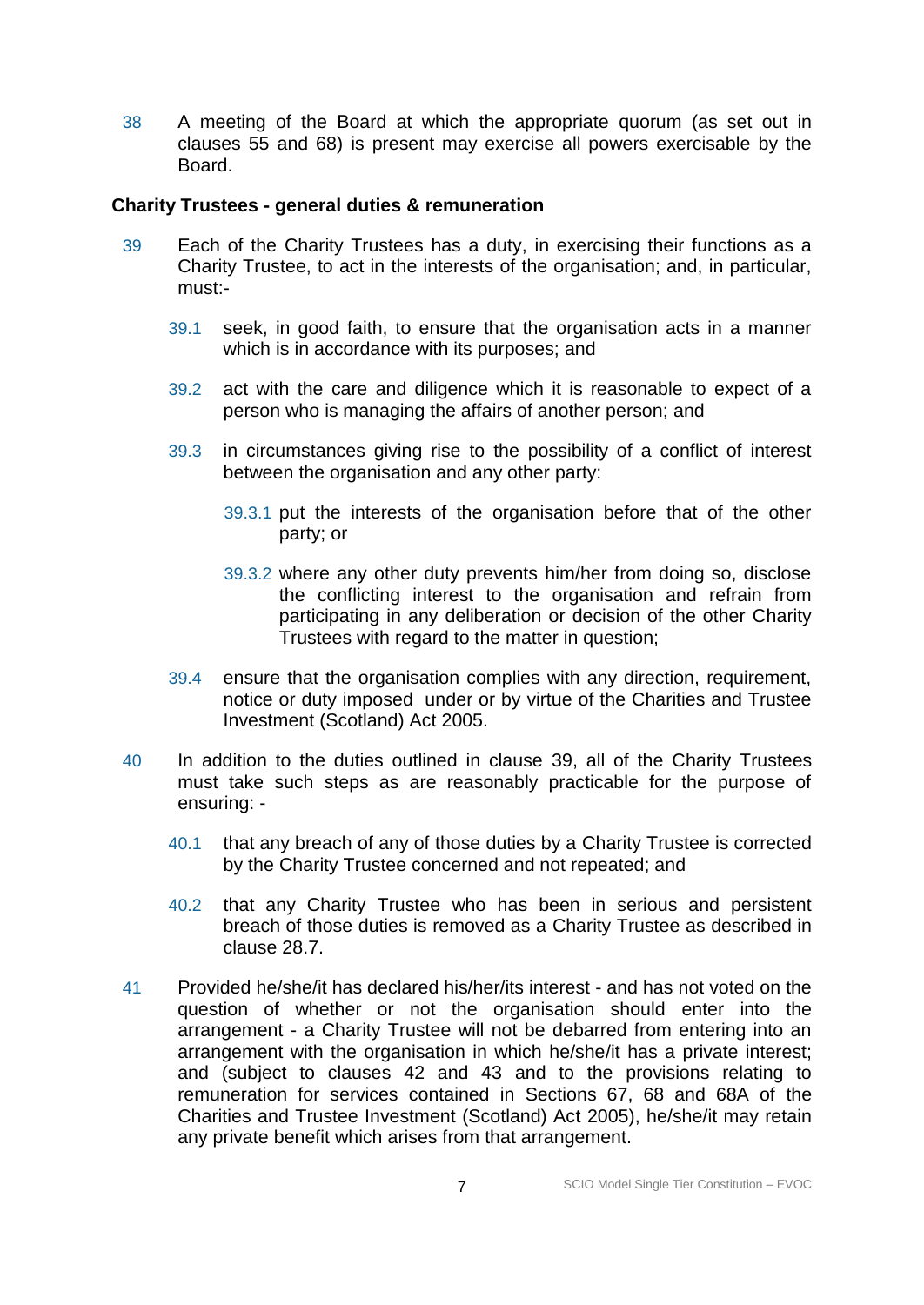- 42 No Charity Trustee may serve as an employee (having entered into a full time or part time contract) of the organisation with the only exception being as stated in clause 43.
- 43 For the avoidance of doubt, it is permissible for a Charity Trustee to be employed as a temporary sessional worker, provided that:
	- 43.1 such employment is explicitly authorised by the Board; and
	- 43.2 it is temporary; and
	- 43.3 it be in accordance with the rules laid down in clause 41.
- 44 No Charity Trustee may be given any remuneration by the organisation for carrying out his/her/its duties as a Charity Trustee.
- 45 The Charity Trustees may be paid all 'out of pocket' travelling and other expenses reasonably incurred by them in connection with carrying out their duties; this may include expenses relating to their attendance at meetings. The Charity Trustees must have a written policy and approved procedure on such matters.

## **Code of conduct for Charity Trustees**

- 46 Each of the Charity Trustees shall comply with the code of conduct of the organisation (incorporating detailed rules on conflict(s) of interest) adopted by the Board.
- 47 The code of conduct referred to in clause 46 shall be supplemental to the provisions relating to the conduct of Charity Trustees contained in this constitution and the duties imposed on Charity Trustees under the Charities and Trustee Investment (Scotland) Act 2005. All relevant provisions of this constitution shall be interpreted and applied in accordance with the provisions of the code of conduct which must be annually reviewed by the Board.

# **DECISION-MAKING BY THE CHARITY TRUSTEES**

### **Notice of meetings**

- 48 Any Charity Trustee may call a meeting of the Board *and/or* ask the secretary to call a meeting of the Board.
- 49 At least 14 clear days' notice must be given of the AGM, or of a Board meeting at which the business of the meeting includes consideration of any resolution.
- 50 At least 7 clear days' notice must be given for other Board meetings unless in the opinion of the Convenor there is a degree of urgency which makes that inappropriate.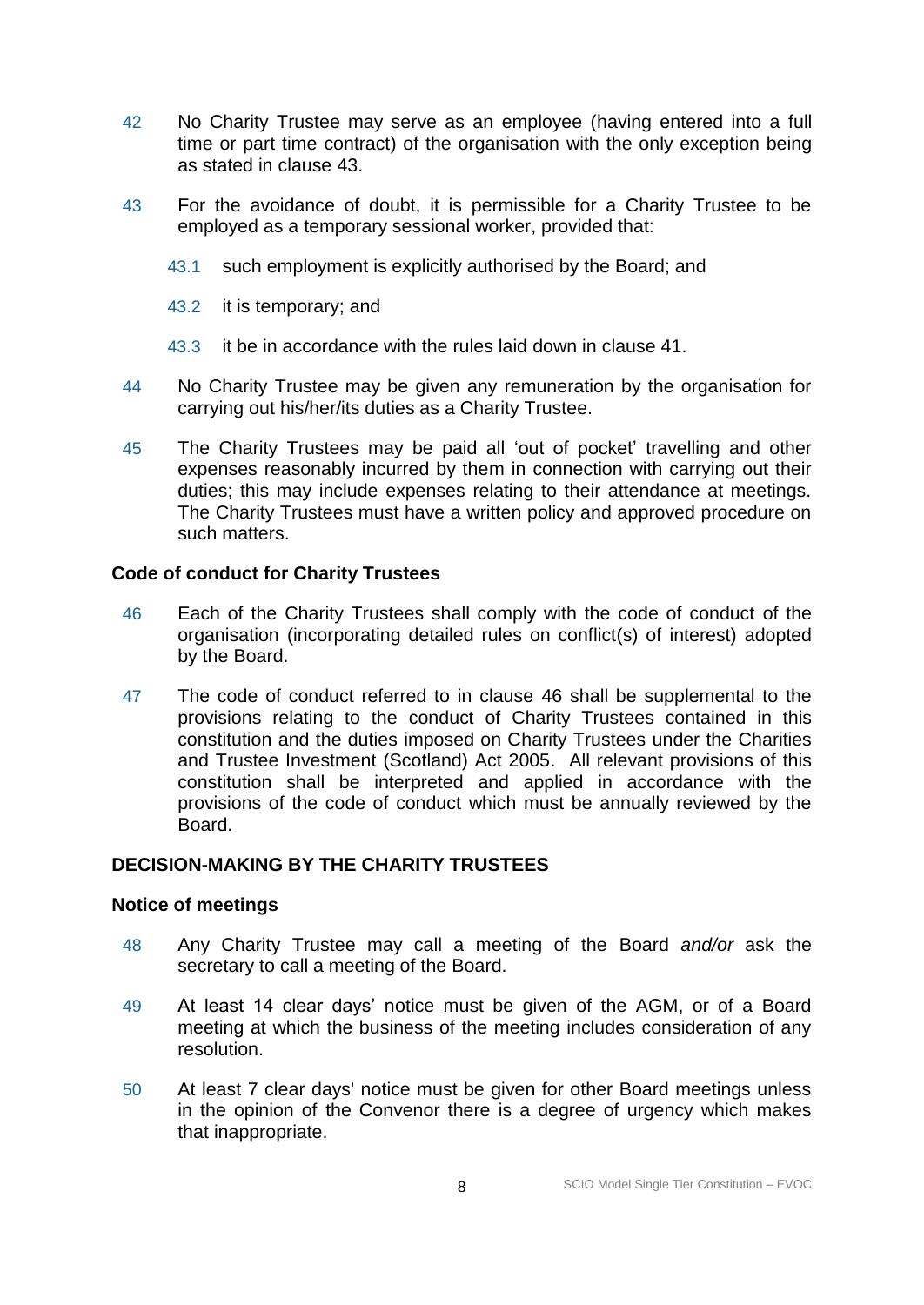- 51 The notice calling an AGM or a Board meeting at which the business of the meeting includes consideration of any resolution, must specify in general terms what business is to be dealt with at the meeting; and
	- 51.1 in the case of any other resolution falling within clause 69 (requirement for two-thirds majority) must set out the exact terms of the resolution.
- 52 The reference to "clear days" in clauses 49 and 50 shall be taken to mean that, in calculating the period of notice,
	- 52.1 the day after the notices are posted (or sent by e-mail) should be excluded; and
	- 52.2 the day of the meeting itself should also be excluded.
- 53 Notice of the AGM and Board meetings must be given to all the Charity Trustees; but the accidental omission to give notice to one or more Charity Trustees will not invalidate the proceedings at the meeting.
- 54 Any notice which requires to be given to a Charity Trustee under this constitution must be: -
	- 54.1 sent by post to the Charity Trustee, at the address last notified by him/her to the organisation and on the register of charity trustees as described in clause 30; *and/or*
	- 54.2 sent by e-mail to the Charity Trustee, at the e-mail address last notified by him/her to the organisation. It is the responsibility of each Charity Trustee to keep their personal email details up to date.

# **Procedure at Board meetings**

- 55 No valid decisions can be taken at a Board meeting unless a quorum is present; the quorum for Board meetings is 3 [Three] Charity Trustees, present in person, except for Board meetings at which a resolution(s) is to be considered, as described in clause 68.
- 56 If at any time the number of Charity Trustees in office falls below the number stated as the quorum in clause 55, the remaining Charity Trustee(s) will have power to fill the vacancies - but will not be able to take any other valid decisions.
- 57 The Convenor of the organisation should act as convenor of each Board meeting.
- 58 If the Convenor is not present within 15 minutes after the time at which the meeting was due to start (or is not willing to act as Convenor), the Charity Trustees present at the meeting must elect (from among themselves) the person who will act as chairperson of that meeting.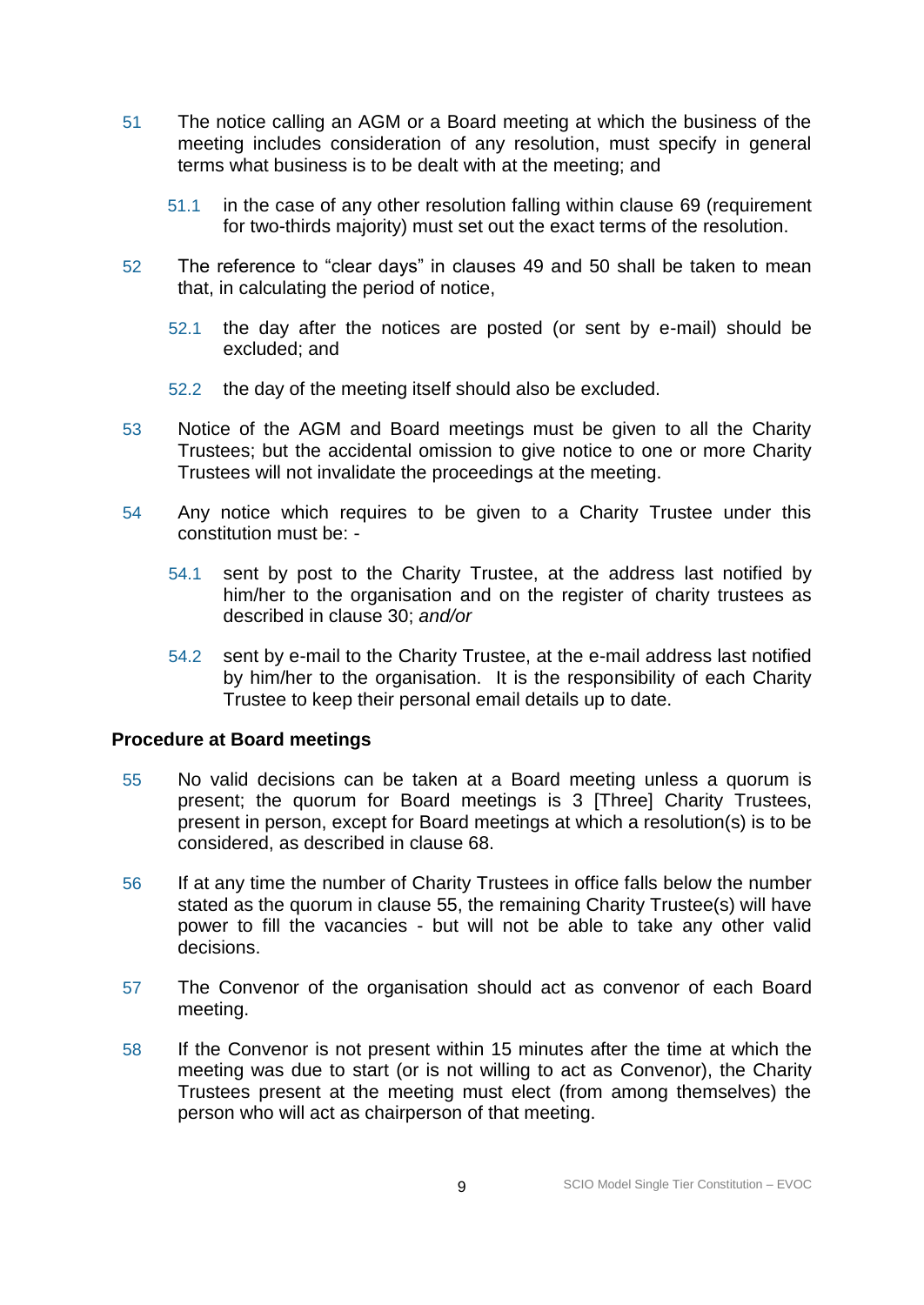- 59 Every Charity Trustee has one vote, which must be given personally except in the case of a vote with regard to a resolution under clause 65 and 66.
- 60 All decisions at Board meetings will be made by majority vote. (For procedure on resolutions either at Board meetings or AGMs see clauses 65 - 72).
- 61 If there are an equal number of votes for and against any decision, the Convenor or the chairperson of the meeting (in the circumstances described in clause 58) will be entitled to a second (casting) vote.
- 62 The Board may, at its discretion, allow any person to attend and speak at a Board meeting notwithstanding that he/she is not a Charity Trustee - but on the basis that he/she must not participate in decision-making. The minute of that meeting must make the status of any such person clear for the avoidance of doubt as to their status.
- 63 A Charity Trustee must not vote at a Board meeting (or at a meeting of a sub-committee) on any decision which relates to a matter in which he/she/it has a private interest or duty which conflicts (or may conflict) with the interests of the organisation; he/she/it must withdraw from the meeting while an item of that nature is being dealt with as described in clause 39, 46 and 47.
- 64 For the purposes of clause 63:
	- 64.1 Any private interest held by an individual who is "connected" with the Charity Trustee under section 68(2) of the Charities and Trustee Investment (Scotland) Act 2005 (husband/wife, partner, child, parent, brother/sister and their spouses etc) shall be deemed to be held by that Charity Trustee; and/or
	- 64.2 a Charity Trustee will be automatically deemed to have a private interest in relation to a particular matter, if a body in relation to which he/she is an employee, director, member of the management committee, charity trustee, officer or elected representative has an interest in that matter.

### **Voting on Resolutions**

- 65 Every Charity Trustee has one vote with regard to voting on resolutions, which (whether on a show of hands or on a secret ballot as described in clauses 71 and 72) may be given either personally, or by proxy given to a fellow Charity Trustee.
- 66 A member who wishes to appoint a fellow Charity Trustee as their proxy to vote on his/her/its behalf with regard to (and only with regard to) resolutions, must lodge with the Convenor or the chairperson of that meeting (in the circumstances described in clause 58), prior to the time when the meeting commences, a written proxy authorisation form, signed by him/her/its authorised representative.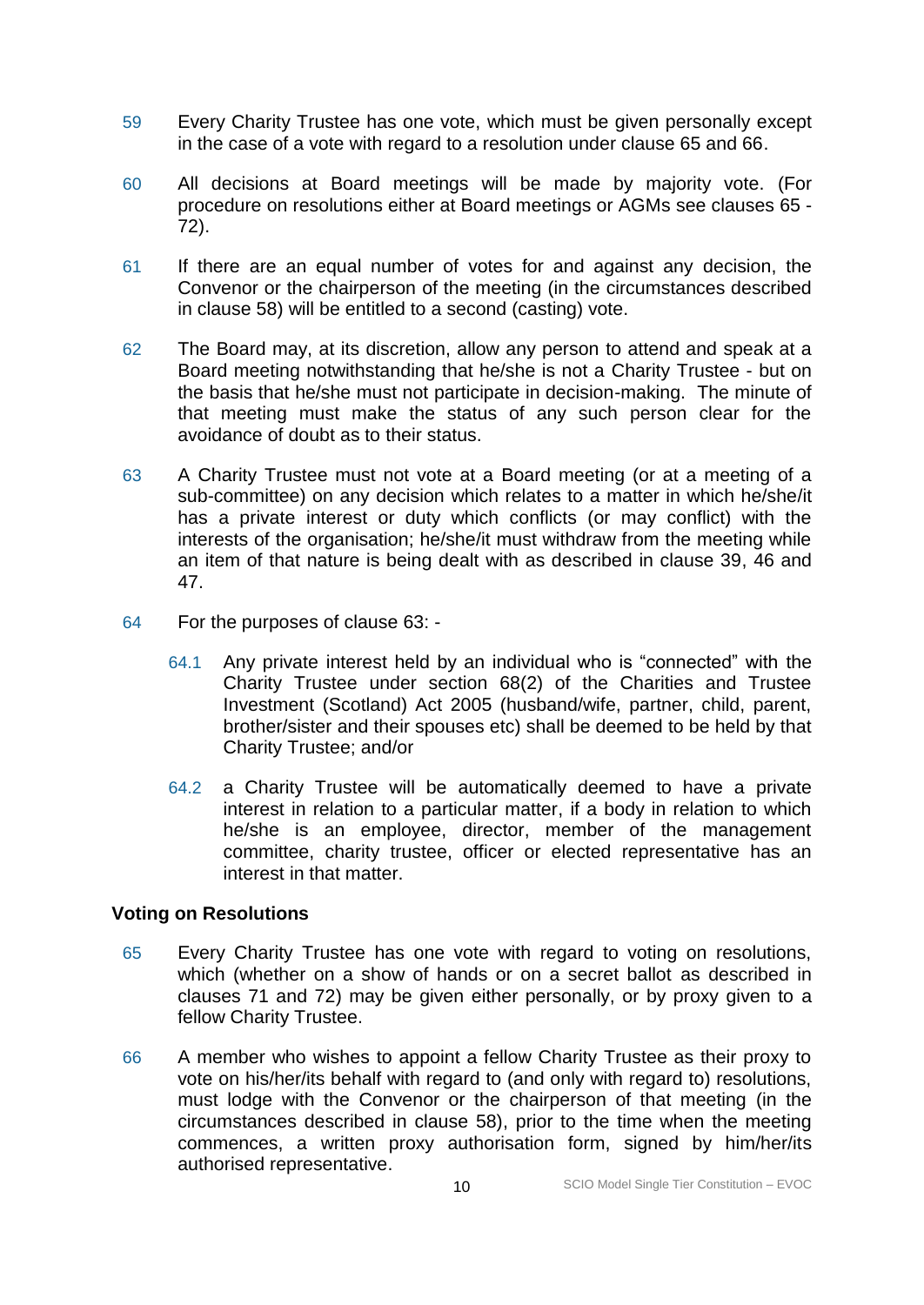- 67 All decisions on resolutions will be made by majority vote with the exception of the types of resolution listed in clause 69.
- 68 The quorum for meetings (AGMs or Board meetings) at which a resolution(s) is to be considered is 5 [Five]. For these meetings, and these meetings only, this quorum shall include proxies as described in clauses 65 and 66.
- 69 The following resolutions will be valid only if passed by not less than two thirds of those voting (either on person or by proxy as described in clauses 65 and 66) on the resolution at an AGM or at a Board meeting (or if passed unanimously by way of a written resolution under clause 73) and will also be subject, (with the exception of clauses 69.2 and 69.3) to clause 89:
	- 69.1 a resolution amending the constitution (including changing the name of the organisation); or
	- 69.2 a resolution expelling a person from Charity Trusteeship under clauses 28.5, 28.6, 28.7 or 28.8; or
	- 69.3 a resolution directing the Board to take any particular action (or directing the board not to take any particular action); or
	- 69.4 a resolution approving the amalgamation of the organisation with another SCIO (or approving the constitution of the new SCIO to be constituted as the successor pursuant to that amalgamation); or
	- 69.5 a resolution to the effect that all of the organisation's property, rights and liabilities should be transferred to another SCIO (or agreeing to the transfer from another SCIO of all of its property, rights and liabilities); or
	- 69.6 a resolution for the winding-up of the organisation.
- 70 If there are an equal number of votes for and against any resolution, the Convenor or chairperson of the meeting (in the circumstances described in clause 58), will be entitled to a second (casting) vote.
- 71 A resolution put to the vote at an AGM or Board meeting will be decided on a show of hands - unless the Convenor or chairperson of the meeting (or at least two other Charity Trustees present at the meeting, whether voting personally or as proxies), ask for a secret ballot.
- 72 The Convenor or chairperson of the meeting will decide how any secret ballot is to be conducted, and he/she will declare the result of the ballot at the meeting.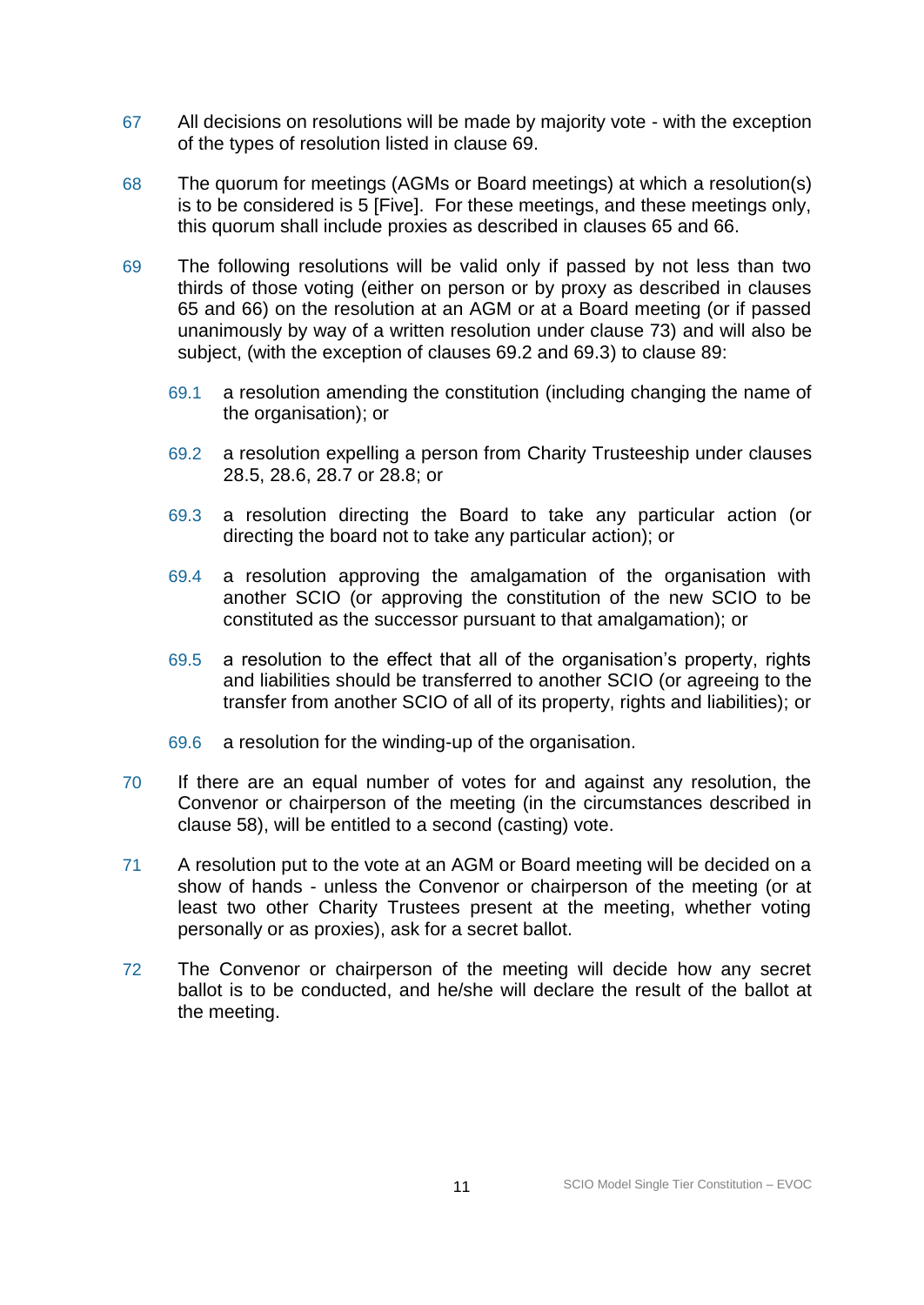# **Written resolutions by Charity Trustees**

73 A resolution agreed to in writing (including by e-mail) by all the Charity Trustees will be as valid as if it had been passed at an AGM or Board meeting; the date of the resolution will be taken to be the date on which the last member agreed to it and it must be unanimous.

## **Minutes**

- 74 The Board must ensure that proper minutes are kept in relation to all Board meetings and meetings of sub-committees.
- 75 The minutes to be kept under clause 74 must include the names of those present; and (so far as possible) should be signed by the Convenor of the meeting.
- 76 With due reference to all applicable statutory requirements, it is wholly at the discretion of the Board as to whether or not the minute of a meeting, or any excerpt from the minute of a meeting, is to be made available to members of the public or any body.

## **ADMINISTRATION**

### **Delegation to sub-committees**

- 77 The Board may delegate any of their functions or powers to sub-committees; a sub-committee must include at least one Charity Trustee, but other members of a sub-committee need not be Charity Trustees.
- 78 The Board may also delegate to the Convenor of the organisation (or the holder of any other post) such of their powers (but not their responsibilities) as they may consider appropriate.
- 79 When delegating powers under clause 77 or 78, the Board must set out appropriate conditions (which must include an obligation to report regularly to the Board).
- 80 Any delegation of powers under clause 77 or 78 may be revoked or altered by the Board at any time.
- 81 The rules of procedure for each sub-committee, and the provisions relating to membership of each sub-committee, shall be set by the Board.

# **Operation of accounts**

82 Subject to clause 83, the signatures of two out of three signatories appointed by the Board will be required in relation to all operations (other than the lodging of funds) on the bank and building society accounts held by the organisation; at least one out of the two signatures must be the signature of a Charity Trustee.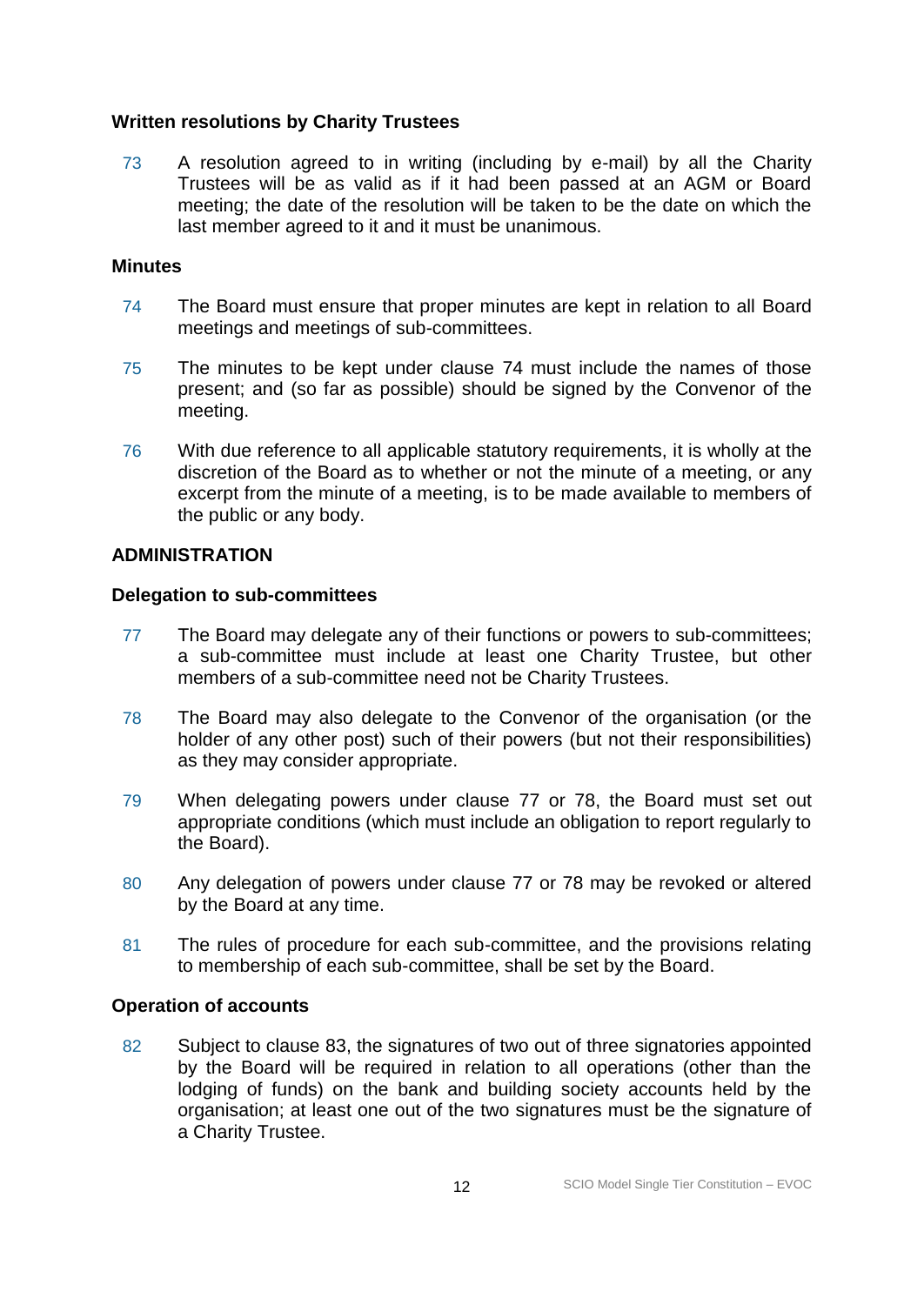83 Where the organisation uses electronic facilities for the operation of any bank or building society account, the authorisations required for operations on that account must be consistent with the approach reflected in clause 82.

## **Accounting records and annual accounts**

- 84 The Board must ensure that proper accounting records are kept, in accordance with all applicable statutory requirements.
- 85 The Board must prepare an annual statement of account, complying with all relevant statutory requirements; which includes deciding the correct format of the accounts, and the appropriate external scrutiny requirement by either a registered auditor or an appropriately qualified independent examiner.

# **MISCELLANEOUS**

## **Dissolution and wind-up of the organisation**

- 86 If the organisation is to be dissolved and wound-up, the dissolution and wind-up process will be carried out in accordance with the procedures set out under the Charities and Trustee Investment (Scotland) Act 2005 and the Scottish Charitable Incorporated Organisation (Removal from Register and Dissolution) Regulations 2011.
- 87 Any surplus assets available to the organisation immediately preceding its winding-up must be used for purposes which are the same as - or which closely resemble - the purposes of the organisation as set out in this constitution.

# **Alterations to the constitution**

- 88 This constitution may (subject to clause 89) be altered by resolution of the Charity Trustees passed at an AGM or Board meeting (subject to achieving the two thirds majority referred to in clause 69) or by way of a unanimous written resolution of the members (as described in clause 73).
- 89 The Charities and Trustee Investment (Scotland) Act 2005 requires that consent is sought from the Office of the Scottish Charity Regulator (OSCR) to action the following changes: change of name, an alteration to the purposes, amalgamation and/or winding-up.

### **Interpretation**

- 90 References in this constitution to the Charities and Trustee Investment (Scotland) Act 2005 and other statutory regulations should be taken to include:
	- 90.1 any statutory provision which adds to, modifies or replaces that Act or the regulations; and